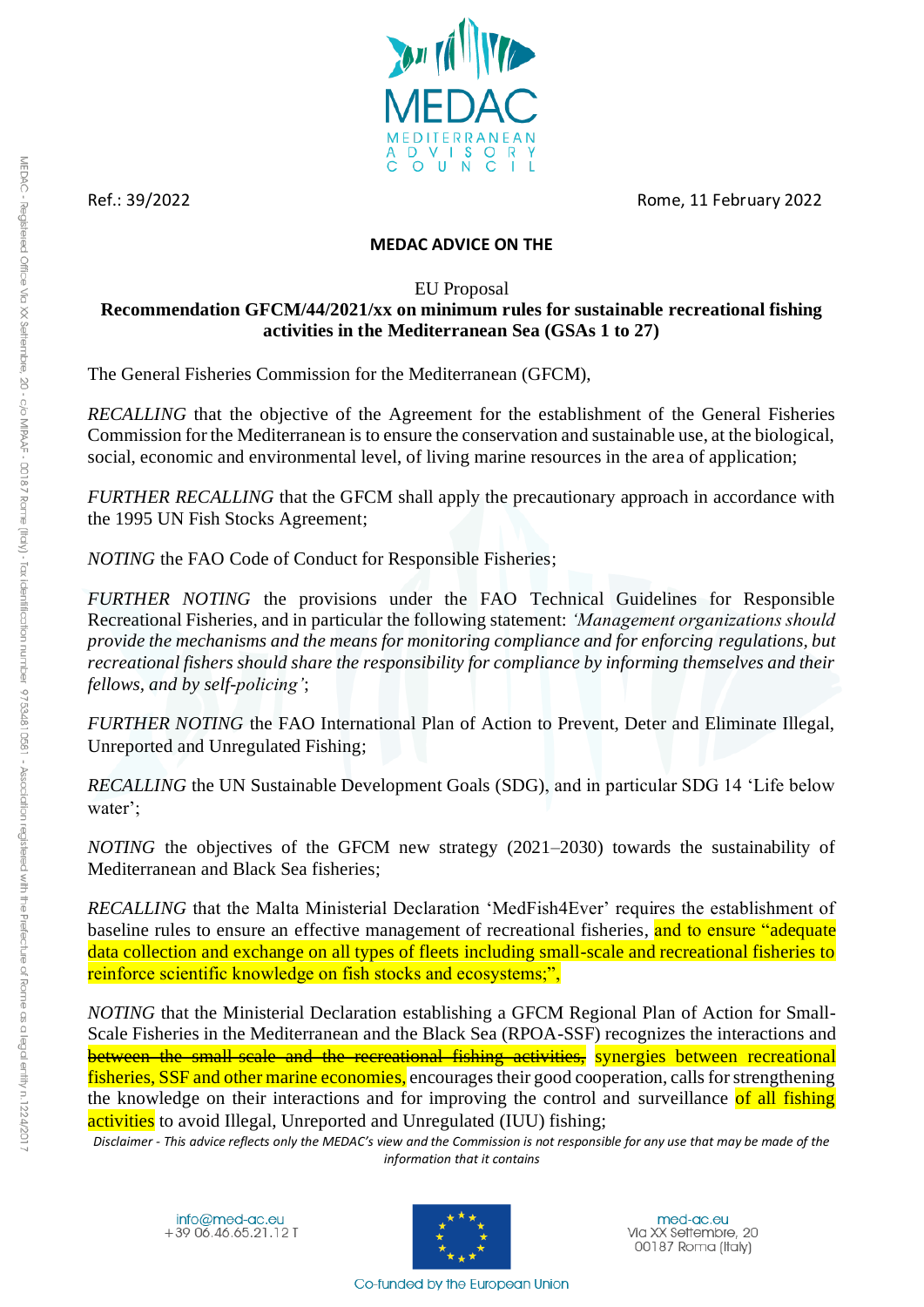

*CONSIDERING* that the GFCM shall adopt management measures based on an ecosystem approach to fisheries to guarantee the maintenance of stocks above levels which can produce maximum sustainable yield (MSY); and should, to the extent possible, establish and implement a regional capacity plan ensuring an adequate balance between resources and the fleet capacity in all riparian countries;

*RECOGNIZING* the high socio-economic value of recreational fisheries in the GFCM area of application but also their impact on the stocks they exploit;

*CONSIDERING* that all measures formulated by the GFCM shall be based on the best available scientific advice and take into account relevant environmental, economic and social factors;

*ADOPTS* in conformity with articles 5 b), 8 b) and 13 of the GFCM Agreement the following recommendation:

# **PART I**

## **General objective, scope and definitions**

## *General objective*

1. This recommendation establishes minimum rules to ensure an effective management, control and monitoring of recreational fishing activities in the Mediterranean Sea (GSAs 1 to 27).

## *Scope*

2. This recommendation applies to all recreational fishing activities targeting species listed in Annexes I and IV.

## *Definitions*

3. For the purpose of this recommendation, the following definitions shall apply<sup>1</sup>:

a) Frecreational fishing activities' or 'recreational fishing' or 'recreational fisheries' means noncommercial fishing exploiting marine biological resources for recreation, tourism or sports, and self-consumption<sup>2</sup>. Recreational fishing gear covers active fishing and methods



<sup>1</sup> CIPS, FIPSAS agree that it is not necessary to define « vessels for angling » since it is preferable to foresee a general "fishing license" for all recreational fishing activities.

 $2$  FACOPE underlines that "self-consumption" should not be included in the concept of recreational fishing. Instead, according to EAA and IFSUA the concept of self-consumption (or personal consumption) is very relevant and appropriate to appear in the definition of recreational fishing, and this is reflected in the WGRFS of ICES in its definition of 2013 and in "EIFAC CODE OF PRACTICE FOR RECREATIONAL FISHERIES" (2007): www.fao.org/3/i0363e/i0363e.pdf

<sup>&</sup>quot; 8.4 only keep fish or other aquatic organisms that will be eaten within the family or within the network of relatives and friends; other fish should be released alive in agreement with national and regional legislation, needs and local customs and in accordance with Article 9 of this CoP;" French professional sector would like this term to appear in the draft recommendation. Self-consumption is a broad concept, it is thus necessary to define as a clear concept (what quantities, which zones, etc.).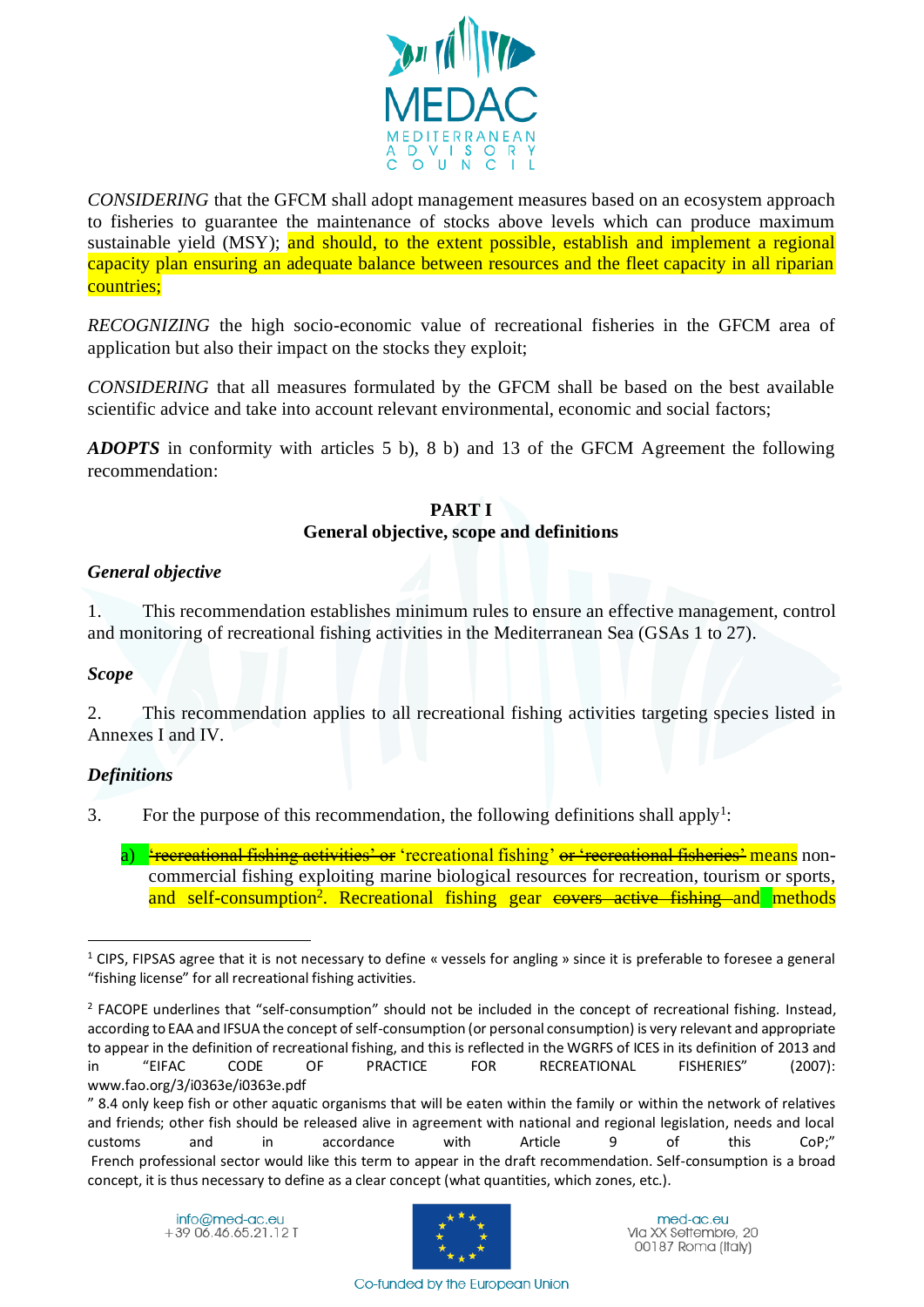

includeing line, spear, and hand–gathering and passive fishing methods including nets, traps, pots, and set–lines;

- b) 'angling' means hook fishing  $exclusively<sup>3</sup>$  with rod and lines, pole or hand-held lines;
- c) **s**port fishing means a non-commercial fishery whose participants adhere to a sport organisation or are issued with a national sport license;
- d) spearfishing means underwater fishing using a hand spear or a speargun;
- e) 'fishing license' means an official document conferring on its holder the right as determined by national legislation, to fish for one or more aquatic species, using certain fishing gear, during a specified season or all year, eventually with catch limitations and other obligations e.g. catch reporting.use a certain fishing capacity, with or without a vessel or any other floating gear, and with a given fishing gear, for the recreational exploitation of living aquatic resources, under the specific conditions listed in the fishing license;
- f) 'live weight' means the weight of a catch of marine biological resources measured immediately upon catch; 'Estimated live weight' is a weight estimate based on the length of the fish.
- g) 'IUU fishing' means, *mutatis mutandis*, the activities mentioned in paragraph 3 of the 2001 FAO International Plan of Action to Prevent, Deter and Eliminate Illegal, Unreported and Unregulated Fishing.
- h) Recreational fishing rules apply also to recreational fishers fishing from a chartered boat. As 'pesca tourism" is a commercial fishing activity the catches from 'pesca tourism' shall be counted and treated as commercial catches<sup>4</sup>.

#### **PART II Specific objectives**

4. This recommendation shall contribute to the objectives mentioned in Article 2 and the principles listed in Article 5 of the GFCM Agreement.

- 5. In particular, the recommendation shall aim to:
	- a) contribute to managing the impact of recreational fisheries on the marine biological resources towards their sustainable exploitation, in particular through applying conservation, control and monitoring measures;



<sup>&</sup>lt;sup>3</sup> CIPS, FIPSAS suggest deleting the term "exclusively".

<sup>&</sup>lt;sup>4</sup> The French professional sector : This recommendation deals with recreational fishing and should only address this issue. Therefore, we ask that the last sentence be withdrawn. Furthermore, if the term "pesca-tourism" is maintained, it must be clarified. In France, pescatourism is a possibility of diversification of professional fishing activity. The products of this fishery are subject to all the usual regulations of commercial fishing.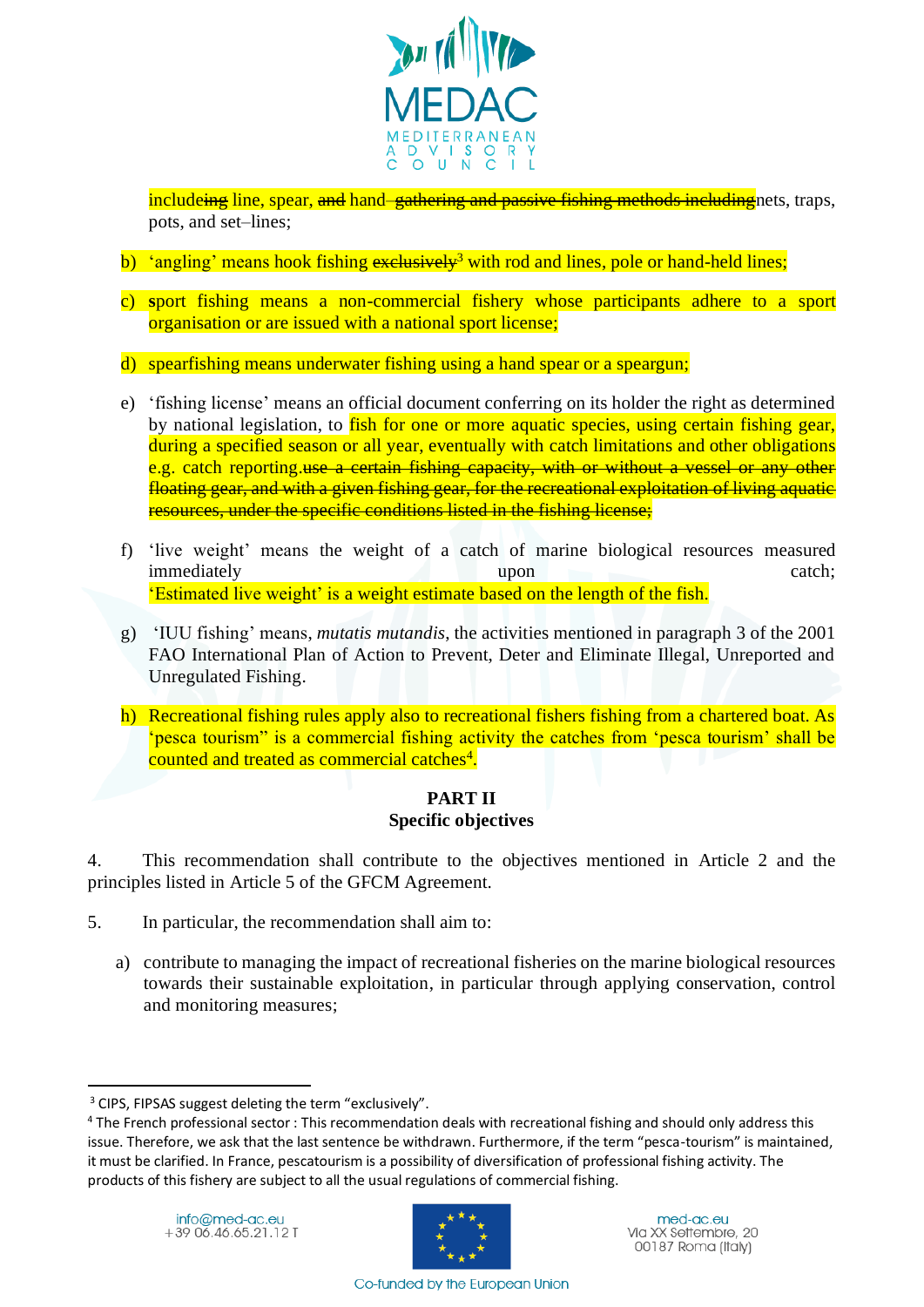

- b) contribute to levelling the playing field among commercial and recreational fishing activities, including the realisation of recreational fishing's sustainable development potential, to the benefit of the local communities, the tourism sector and other recreational fishing dependant businesses; and to create new jobs to commercial fishers, who would like to diversify e.g. into the business, which brings anglers at sea ('charter boating').
- c) improve the scientific, technical and socio-economic knowledge of recreational fisheries;
- d) encourage the participation of recreational fishers to the governance of their activity through federations, associations, committees and working groups. For this to be successful, the recreational fishing communities in a number of countries would need funding to get up running capable associations to serve and act nationally on behalf of the recreational fishers and international recreational fishing organisations, and in or towards management and advisory bodies or fora, e.g. the GFCM.
- e) deter IUU fishing activities.
- f) Provide definitions which clearly separate recreational fishing activities from commercial fishing activities, and to make explicit the various segments of recreational fishing (angling, netting, underwater fishing etc.) to be able to manage these segments sustainably, and fairly and equitable.

#### **PART III Conservation measures<sup>5</sup>**

## *Prohibitions*

- 6. It shall be prohibited to:
	- a) engage in **offshore** recreational fishing without a valid fishing license or registration, in accordance with paragraph 10;
	- b) sell or trade  $\frac{1}{\pi}$  catches  $\frac{1}{\pi}$  from recreational fishing activities;
	- c) retain any specimen pertaining to the species listed in Annex I on Prohibited Species;
	- d) retain any specimen smaller than the minimum conservation reference sizes adopted by the GFCM ;
	- e) fish in the areas listed in Annex III;
	- f) fish underwater with an autonomous breathing apparatus;



<sup>&</sup>lt;sup>5</sup> FACOPE suggests to add a par. 9 on the « Species authorized for recreational fishing : CPCs may establish limitations on the list of species, as well as number of specimens or the weight of the catches. »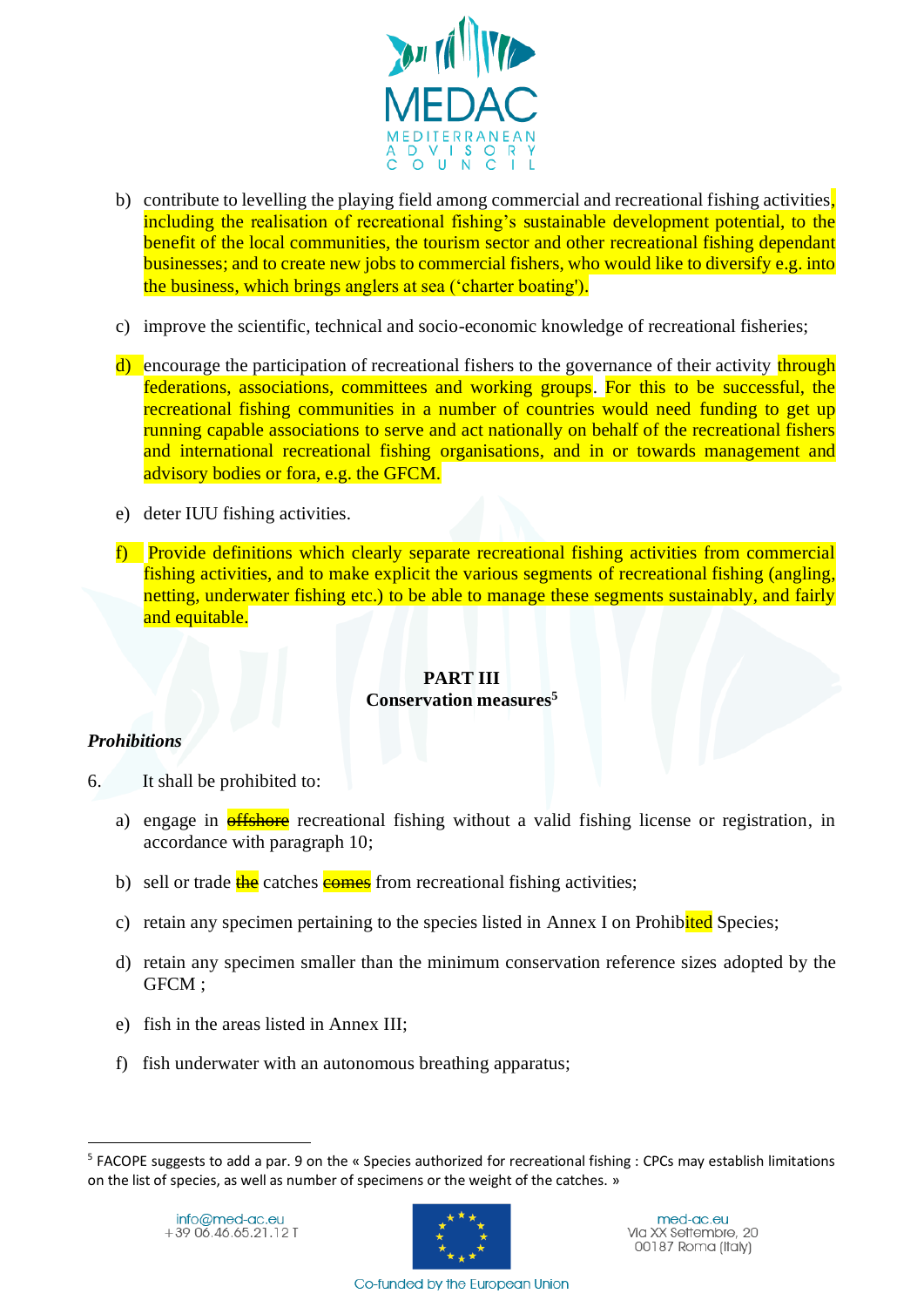

- g) fish underwater from dusk until dawn;
- h) hold simultaneously hand-held spears or spear guns and an autonomous breathing apparatus (aqualung);

i) target spawning aggregations and juvenile aggregations.

## *Gears and practices allowed in recreational fisheries:*

- i) rods, hand lines and trolling lines, utilized without electromechanical aids<sup>6</sup> exceeding a power  $\rm{limit}$  of  $\rm{800}$   $\rm{W}^7;$
- ii) hand-held spears or spear guns;
- iii) fishing underwater for catching fish or collecting crustaceans and molluscs;
- iv) fishing on foot for collecting crustaceans and molluscs;
- v) traps and pots, with a maximum of 3 traps and 3 pots per permit;<sup>8</sup>
- vi) longlines, with a maximum of 200 hooks or 2 longlines per permit with 100 hooks each<sup>9</sup>;
- vii) casting (or throw) nets;
- viii) corks and line

7. CPCs, on the basis of stock assessment and impact assessment<sup>10</sup>, may limit the number of gears and accessories (*e.g. number of longlines and hooks for each, number of traps and pots,* lures)<sup>11</sup> authorized per fisher, and may define further specific regulation for passive<sup>12</sup> gears<sup>13</sup>.

<sup>8</sup> WWF and EAA suggest deleting this paragraph.



<sup>6</sup> CIPS, FIPSAS do not agree with the limitation of this tool because no scientific indication of the impact of the electromechanical aids is provided and the socio-economic value of this recreational fishing activity is not taken into account. EAA agrees and adds to that, that some disabled people would lose their hobby if all electromechanical help should be forbidden.

<sup>7</sup> WWF suggests deleting « exceeding a power limit of 800 W »

<sup>&</sup>lt;sup>9</sup> WWF, ETF, EAA and CISL deleted longlines because this gear should be allowed only to professional fisher, especially in case of 200 hooks.

<sup>10</sup> CIPS, FIPSAS deleted « on the basis of stock assessment and impact assessment ». Reference to stock assessment and impact assessment would appear too vague since these are the criteria for decisions on a specific stock rather than for a specific gear. Therefore, CIPS and FIPSAS propose a slightly revised formulation of paragraph 7 to make it more consistent, while leaving the possibility for CPCs to introduce more detailed regulations for gears and accessories where appropriate.

<sup>&</sup>lt;sup>11</sup> CIPS and FIPSAS suggest to delete the content in brackets.

<sup>12</sup> CIPS, FIPSAS don't agree on « passive » and suggest « certain ».

<sup>&</sup>lt;sup>13</sup> WWF deleted : « (e.g. number of longlines and hooks for each, number of traps and pots, lures)" and "and may define further specific regulation for passive gears"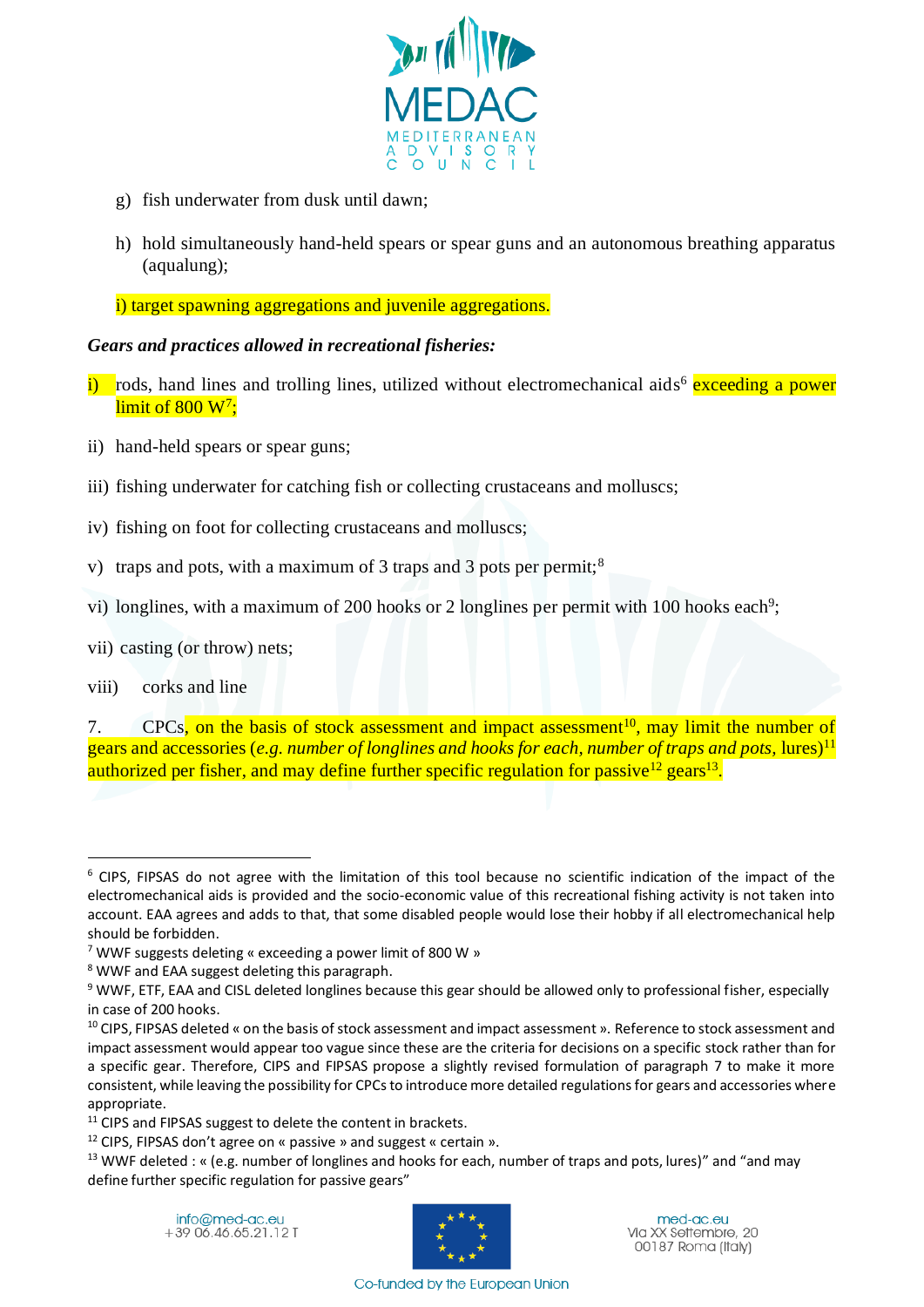

8. CPCs, on the basis of the most recent scientific advice, may adopt additional measures to regulate recreational fisheries, such as landing limits spatial and temporal closures (e.g. on mapped spawning areas, spawning periods, spawning and juvenile aggregations).

## **Part IV Control and monitoring measures**

## *Licenses*

9. By 2024 CPCs shall put in place and maintain either a mandatory licensing or registry scheme covering all recreational fishers and vessels, when used for recreational fisheries. This obligation does not apply to recreational fishers engaging in fishing activities on foot and for vessels used for angling.

10. CPCs may, where relevant, further simplify the application procedure for the licenses or registrations referred to in paragraph 10, including for tourists or time-limited licenses.

11. CPCs may limit the number of licenses attributed.

12. CPCs may launch information campaigns and maintain up-to-date websites to inform the public and recreational fishers on the measures regulating recreational fisheries under this recommendation as well as national legislation by involving fishing federations, associations and sectorial shops.

13. CPCs may provide the information referred to in paragraph 12 to recreational fishers when granting them a fishing license or registration.

## *Catch declaration and reporting*

14. On a voluntary basis, CPCs may establish a pilot project on catch declaration for recreational fisheries on voluntary basis. Where possible, CPCs may opt for ergonomic digital app-based catch declaration tools. CPCs shall ensure that recreational fishers participating in the pilot project declare at least the following elements for the species listed in Annex I and IV:

- a) fishing license or registration number;
- b) the context in which the activity was exerted (recreation, tourism or sports);
- c) the gears and practice used, as listed in paragraph 6;
- d) the species, the size (length) and the actual or estimated live weight per species and per fishing trip;
- e) The fishing zone;  $^{14}$



<sup>&</sup>lt;sup>14</sup> EAA adds that « catch declarations are in particular important when recreational fishing takes place in a protected area, which allows for some recreational fishing".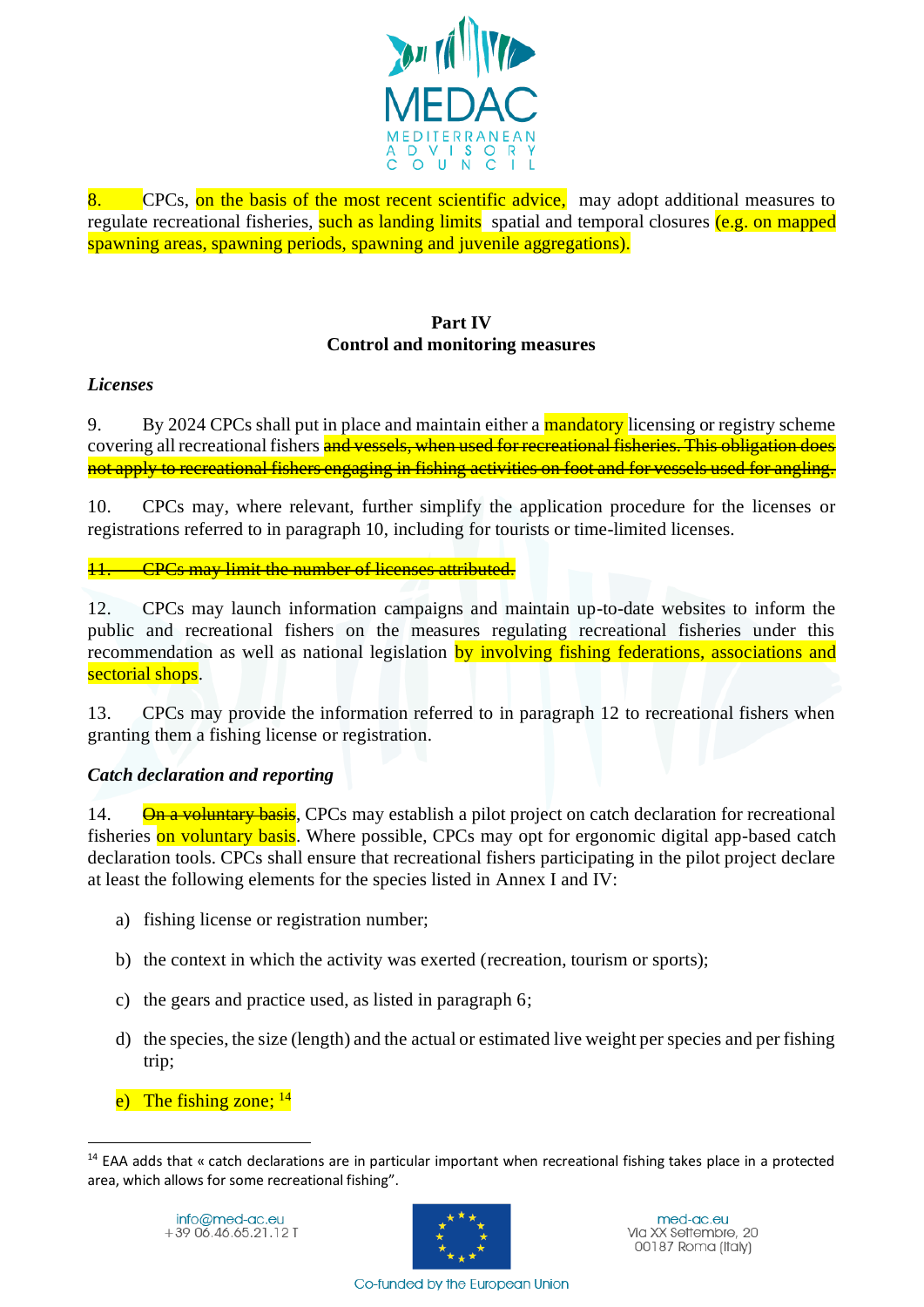

#### f) the species released and the reason why (undersized, protected species, other reason)

#### *Control and enforcement*

15. CPCs shall establish and implement a system to control and monitor recreational fishing activities in existing national control plans<sup>15</sup>. Such system shall be based on risk analysis, taking into account the frequency and threats posed by recreational fishing activities to marine biological resources, in particular regarding the prohibitions listed in paragraph 6.

16. CPCs shall establish and implement an effective sanctioning system against any infringement to the rules set out in this recommendation. The sanctions and penalties applied shall be effective, proportionate and dissuasive and shall take into account the frequency and the threats posed to marine biological resources, in particular regarding the prohibitions listed in paragraph 6.

## **PART V Scientific information**

#### *Data collection*

17. The CPCs shall sample and survey the recreational fishing activities taking place on their territory and may use the relevant GFCM handbook on harmonized sampling and surveying.

#### *Pilot projects and research programme*

18. In 2022, the Working Group on Recreational Fisheries (WGRF) shall prepare a concept note for a research programme on recreational fishing activities. In 2022, the Annual Session of the Scientific Advisory Committee (SAC) shall review the concept note and provide advice to the GFCM. In 2022, the 46<sup>th</sup> GFCM Annual Session shall review for adoption the concept note.

19. The GFCM Secretariat shall launch the research programme in 2023.

#### *Data reporting*

20. By 31 January 2023 and then each year, the CPCs shall report to the GFCM Secretariat the elements listed below:

a) the list of **marine** species prohibited to recreational fishing under national legislation;



<sup>&</sup>lt;sup>15</sup> WWF would like to explore the possibility to include a measure already existing in some MS: clipping the lower part of the caudal fin of certain species, once caught, in order to prevent their illegal sale to fishmongers or restaurants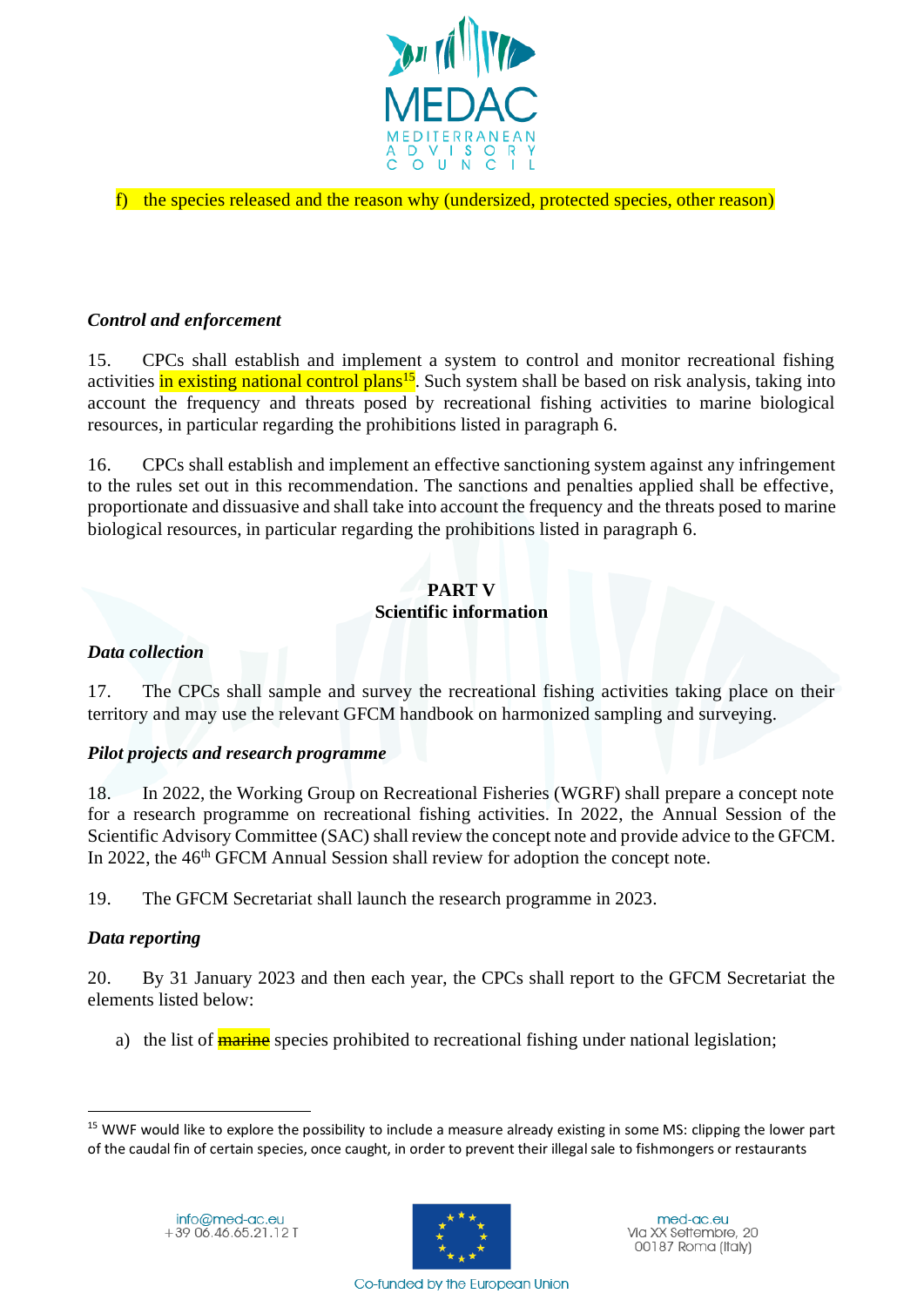

- b) the fishing methods prohibited for recreational fishing under national legislation;
- c) the areas specifically prohibited to recreational fishing under national legislation;
- d) the list of species regulated for recreational fishing under national legislation;
- e) any other measures regulating recreational fishing activities under national legislation.

#### *Scientific assessment*

- 21. By 2023, the SAC shall:
	- a) provide an overview of recreational fisheries in the GFCM area of application;
	- b) provide a socio-economic assessment of recreational fisheries in the CPCs, including the development potential. Impact of commercial recreational fisheries on recreational fisheries professional fisheries economy and interactions and synergies between the two sectors m in shared fishing shared areas<sup>16</sup>;
	- c) endeavour to assess the status of species caught by recreational fishing activities, including through its regular stocks assessment cycle;
	- d) propose, if necessary, a priority list of species that may require further regulation of commercial<sup>17</sup> and/or recreational fishing.

22. Starting in 2023 and then each year, the SAC shall review the list of species set out in Annex I and IV and formulate advice, for the SAC Annual Session, on the revision of the lists of species under Annex I and IV.

23. Starting in 2023 and then each year, the GFCM Annual Session shall consider the advice of the SAC referred to in paragraph 23 and amend the lists under Annex I and Annex IV accordingly.

#### **PART VI Participation to governance and promotion of best practices**



<sup>&</sup>lt;sup>16</sup> FIPSAS and CIPS cannot agree. The SAC should not evaluate the impact of recreational fisheries on professional fisheries economy and interactions between them in fishing shared areas. This is unrelated to the socio-economic assessment of recreational fisheries in the CPCs. What matters is the impact on the resource rather than the impact of one sector on the other. A comprehensive assessment can be carried out only through a robust and prolonged scientific analysis on the environmental, social and economic impact of both commercial and recreational fishing. Fish resource is a common good, both sectors have equal dignity and it is not acceptable for one sector to be privileged over the other. The French professional sector does not support this new wording and support the proposals mentioning the fact that the SAC should not study the impact of one sector on the other, the important thing remaining the assessment on the resource. In this sense and in view of the divergent positions expressed on this point, the French professional sector proposes the withdrawal of this sentence.

 $17$  French professional sector: This recommendation addresses the issue of recreational fishing and should only address that issue. As a result, the French professional sector is requesting the withdrawal of the mention "commercial".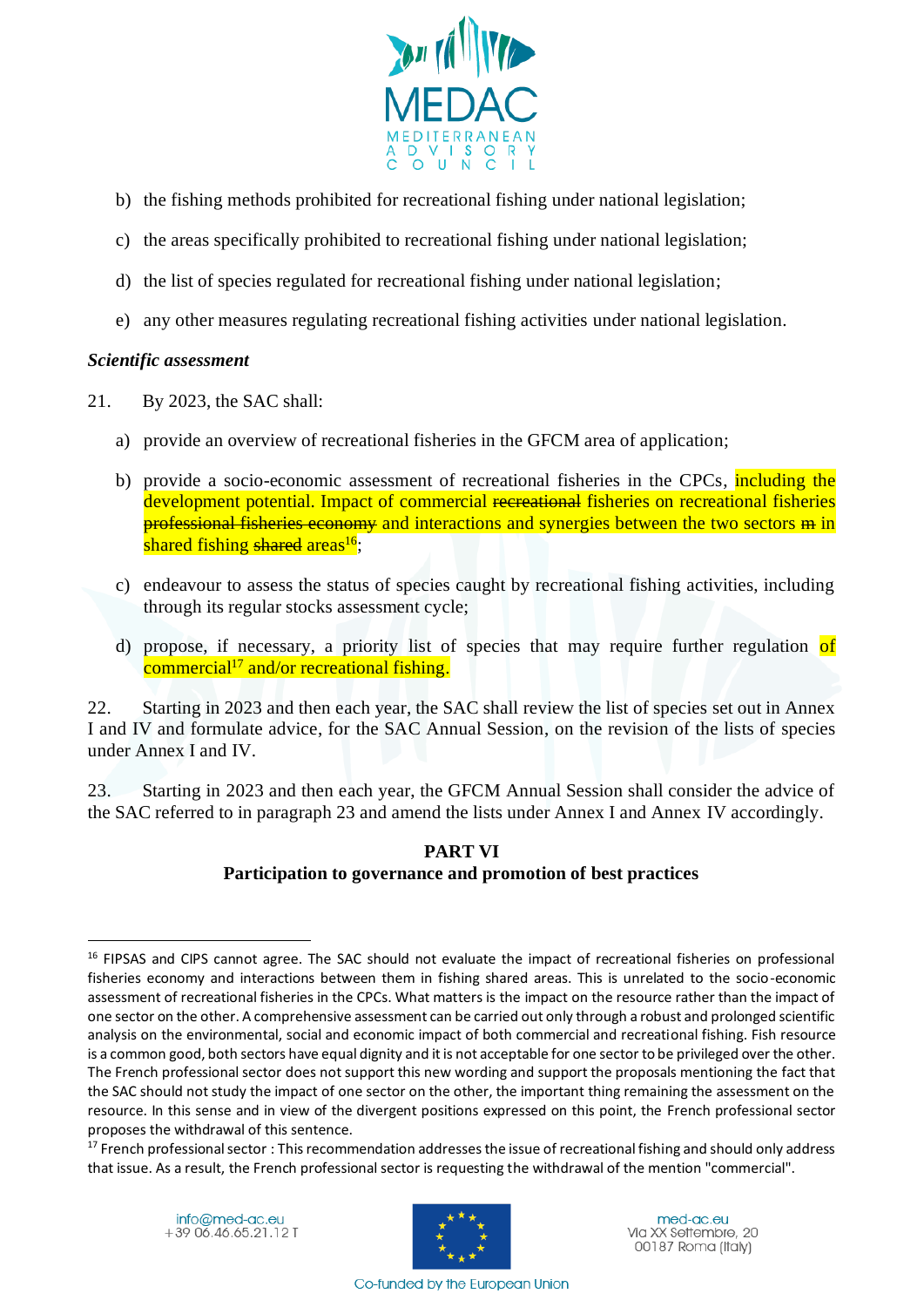

24. The CPCs shall endeavour to involve federations and associations in the management of recreational fishing activities.

25. The CPCs shall actively encourage federations, associations and individual recreational fishers to:

- a) develop and update websites to inform their members and the public about compliance with local / national regulations and ecological issues and the impacts of their activity on the resource and on coastal and marine environments;
- b) participate in sustainability efforts through regular training and information;
- c) behave in an environmentally-friendly way, including by:

– encouraging the recycling of fishing material;

- $-$  discouraging<sup>18</sup> anchoring over sensitive habitats;
- encouraging the targeting and the destruction of non-indigenous species (NIS);
- promoting alternatives to material potentially hazardous to the environment (lead sinkers, artificial fishing lines, bait containers and lures, barbed hooks, *etc*.);
- recovering ghost gears and disposing of them in accordance with national legislation;
- killing fish retained speedily and responsibly to avoid unnecessary suffering;
- promoting best practices for catch and release fishing.

## *Catch and release*

26. The CPCs may actively encourage federations, associations and individual recreational fishers to apply and promote catch and release practices, and select and catch practices.

27. The CPCs may mandate catch and release practices, in particular for relevant species or areas or during certain periods of the year or of the day.



<sup>&</sup>lt;sup>18</sup> FACOPE supports the « Prohibition » instead « discouraging » because « the prohibition to anchor in sensitive areas should begin now, rather than discouraging ». EAA and IFSUA support « Discouraging » because this is not a section of prohibitions but of recommendations. To talk about "sensitive habitats" it's very vague and inaccurate as asking for bans. A prohibition of anchoring in should not be the subject of a recreational fishing text, but of nautical since such a measure should apply to all users of the sea »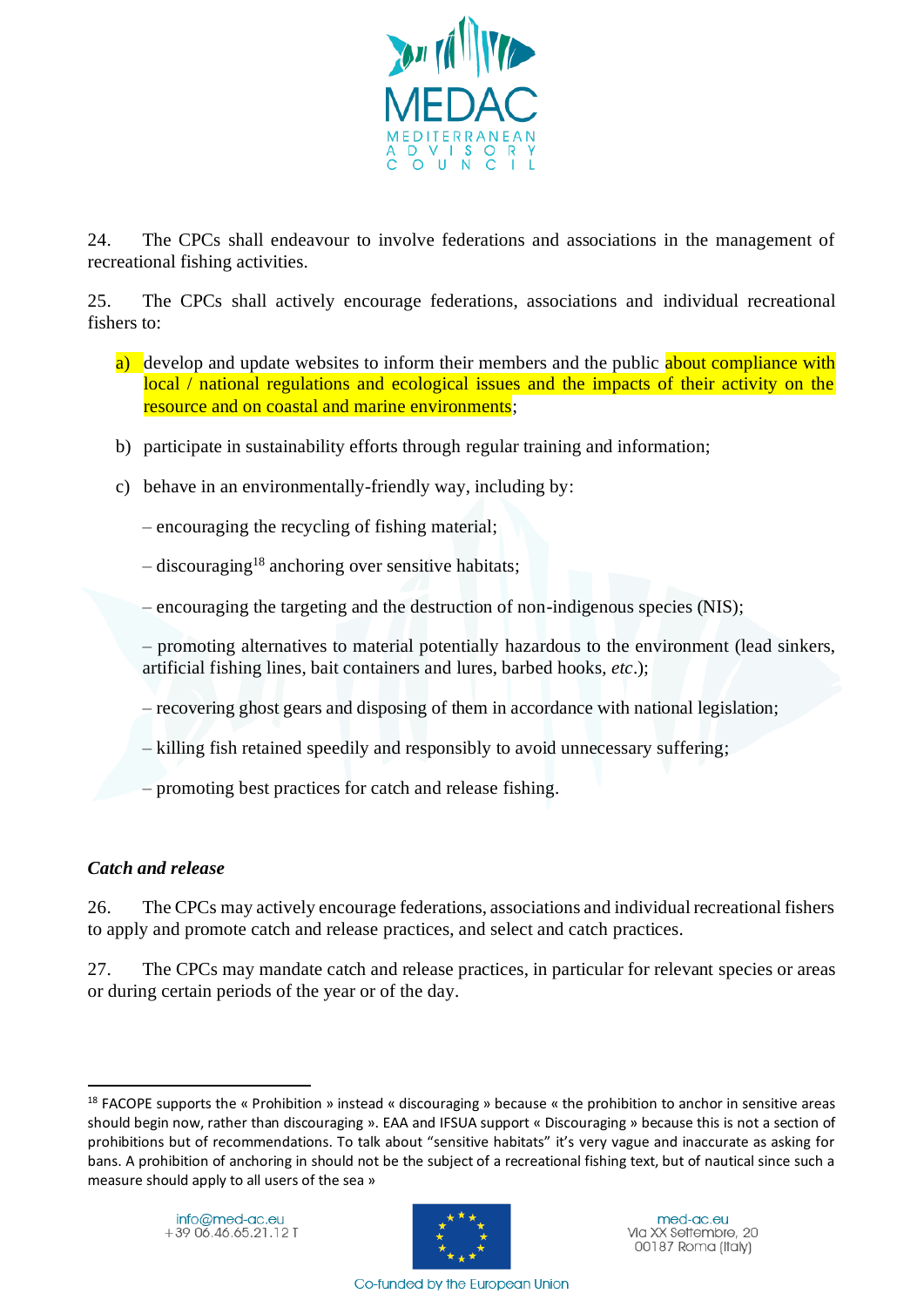

#### **PART VII Implementation plan for developing CPCs**

28. By 31 March 2023 at the latest, developing CPCs may submit an implementation plan to the GFCM. Such plan shall propose a timeline and supporting evidence justifying the progressive implementation of the provisions set out in this recommendation.

29. In 2023, the SAC shall review such implementation plan and formulate appropriate advice. In 2023, pending possible amendments in line with SAC advice, the  $46<sup>th</sup> GFCM$  Annual Session shall review such implementation plan.

# **PART VIII**

## **Final provisions**

30. The MCRS established by the CPCs for commercial fishing shall also apply to recreational fishing.

31. Where the SAC advises that certain recreational fishing activities have a substantial impact on the stocks or that, certain stocks have collapsed or are at serious risk of collapsing, the GFCM may adopt appropriate measures.

32. The GFCM shall review this recommendation at the 49<sup>th</sup> GFCM Annual Session at the latest or as rendered necessary upon SAC advice.

33. The provisions contained in this recommendation shall apply without prejudice to stricter rules enforced in the CPCs.

# **Annex I – Prohibited species**

| <b>Prohibited species</b>                                                                                                                                |  |  |
|----------------------------------------------------------------------------------------------------------------------------------------------------------|--|--|
| Marine mammals (all species)                                                                                                                             |  |  |
| Marine birds (all species)                                                                                                                               |  |  |
| Marine reptiles (all species)                                                                                                                            |  |  |
| Species listed in Appendices I and II <sup>19</sup> under the Convention on International Trade in<br>Endangered Species of Wild Fauna and Flora (CITES) |  |  |

<sup>&</sup>lt;sup>19</sup> EAA highlights that Appendix II includes species not necessarily threatened with extinction, but in which trade must be controlled in order to avoid utilization incompatible with their survival. Therefore, there is no need to prohibit

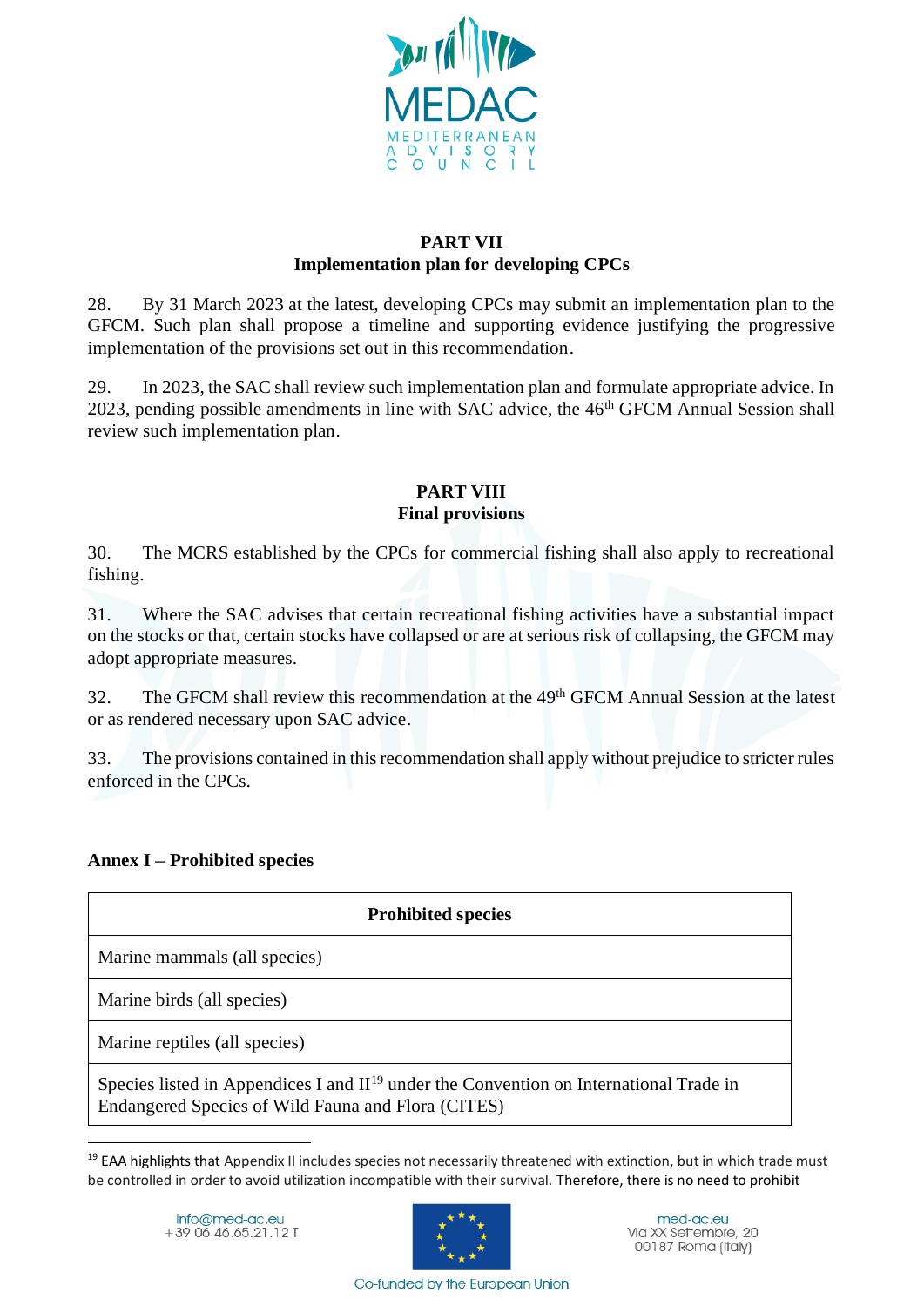

Species listed in Appendices I and II under the Convention on the Conservation of Migratory Species of Wild Animals  $(CMS)^{20}$ 

Species listed in Annex II under the SPA/BD Protocol of the Barcelona Convention<sup>21</sup>

Marine species protected under CPC legislation

Marine species specifically prohibited to recreational fishing under CPC legislation

## **Annex II – Prohibited methods**

| <b>Prohibited methods</b>                 |  |  |
|-------------------------------------------|--|--|
| Toxic, stupefying or corrosive substances |  |  |
| Explosives                                |  |  |
| Electric current                          |  |  |
| Methods prohibited under CPC legislation  |  |  |

## **Annex III – Prohibited areas**

## **Prohibited areas**

Segments or all recreational fishing may be restricted or prohibited in areas protected by means of and in accordance with GFCM decisions on a case-by-case basis, in particular the sensitive habitats and the Fisheries Restricted Areas (FRAs) established to protect Essential Fish Habitats (EFHs) and Vulnerable Marine Ecosystems (VMEs), in line with the Recommendations in force

Areas specifically prohibited to recreational fishing under CPC legislation

 $20$  EAA supports the « case by case » approach



recreational fishing for species listed in this appendix but to decide on a case-by-case basis if prohibition is needed or which management measures to be put in place.

 $21$  EAA supports the « case by case » approach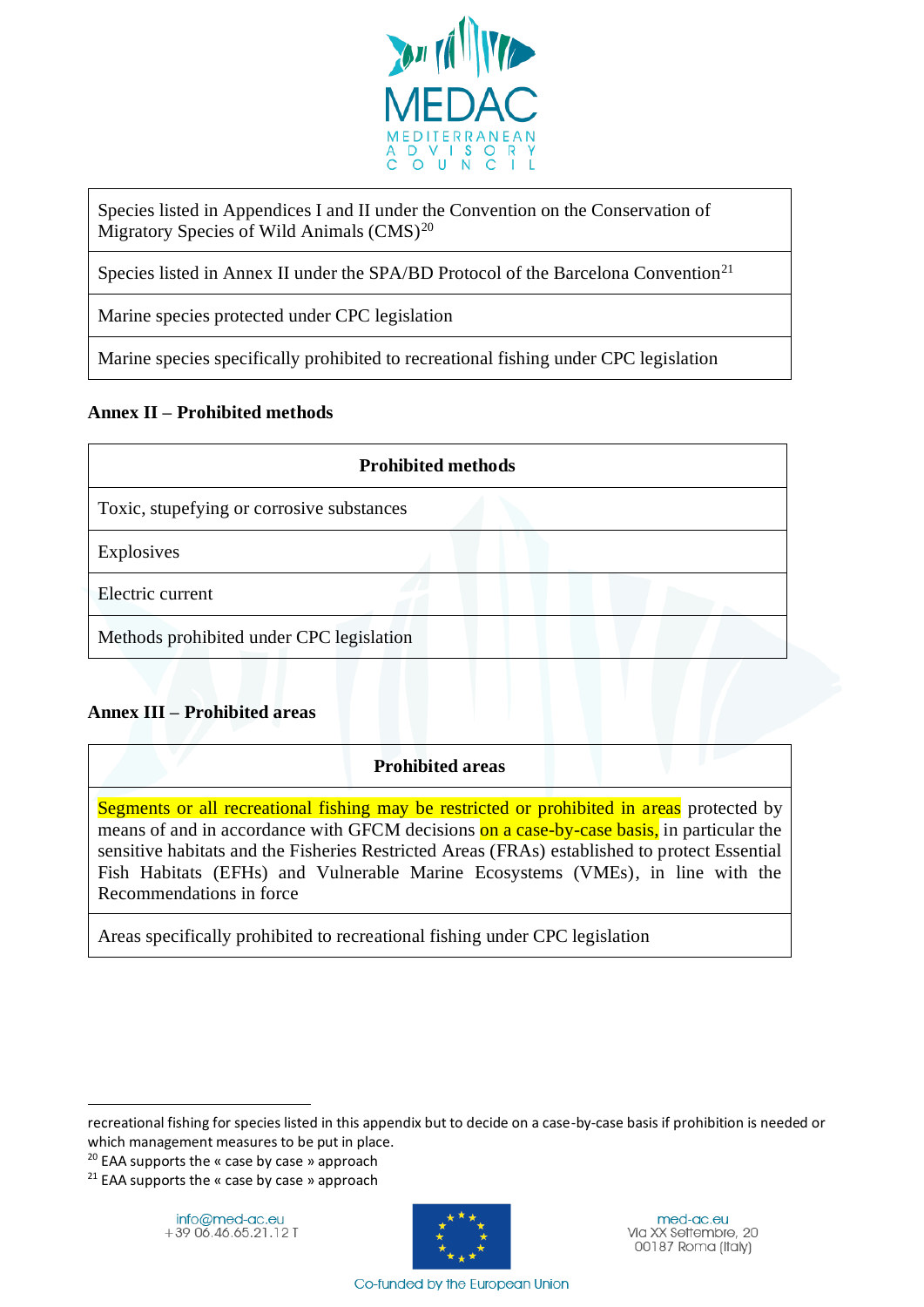

# **Annex IV – Additional regulated species<sup>22</sup> <sup>23</sup>**

| Alosa pontica             | Loligo vulgaris                | Sepia officinalis       |
|---------------------------|--------------------------------|-------------------------|
| Anguilla anguilla         | Lophius spp.                   | Sepioteuthis lessoniana |
| Argyrosomus regius        | Merlangius merlangus           | Seriola dumerili        |
| <b>Balistes capriscus</b> | Mesogobius<br>batrachocephalus | Serranus spp.           |
| Belone belone             | Mugilidae                      | Siganus spp.            |
| <b>Boops</b> boops        | Muraena helena                 | Solea spp.              |
| Caranx rhonchus           | Mycteroperca rubra             | Sparisoma cretense      |
| Cerastoderma edule        | Naucrates ductor               | Sphyraena spp.          |
| Chelidonichthys lucerna   | Oblada melanura                | Spicara spp.            |
| <i>Chelon</i> spp.        | Octopus vulgaris               | Spondyliosoma cantharus |
| Chromis chromis           | Orcynopsis unicolor            | Squilla mantis          |
| Conger conger             | Ostrea edulis                  | Symphodus spp.          |
| Coryphaena hippurus       | Pagellus spp.                  | Tellina spp.            |
| Crassostrea gigas         | <i>Pagrus</i> spp.             | Todarodes sagittatus    |
| Dentex spp.               | Paracentrotus lividus          | Trachinotus ovatus      |
| Diplodus spp.             | <i>Phycis</i> spp.             | Trachinus draco         |



<sup>&</sup>lt;sup>22</sup> EAA, CIPS, FIPSAS: "It should be necessary to clarify the criteria which have determined the list of Annex IV of Proposal. Indeed, several species of apparent minor concern are included, while other more relevant ones are missing. Apart from mentioning iconic species subject to specific conservation measures (e.g. *Thunnus thynnus, Xiphias gladius*…), a number of species should be added (e.g. *Auxis rochei, Dicentrarchus labrax, Epinephelus spp., Lithognathus mormyrus, Sarda sarda, Scomber spp., Trachurus spp,*).

The French professional sector supports this observation and has proposed the addition of three additional species *Merluccius merluccius, Mullus barbatus, Sparus aurata*.

<sup>&</sup>lt;sup>23</sup> ZZRS suggests that few species can be included in the annex IV because the majority of them should be decided by CPCs considering that their stock status can significantly be different between each area.